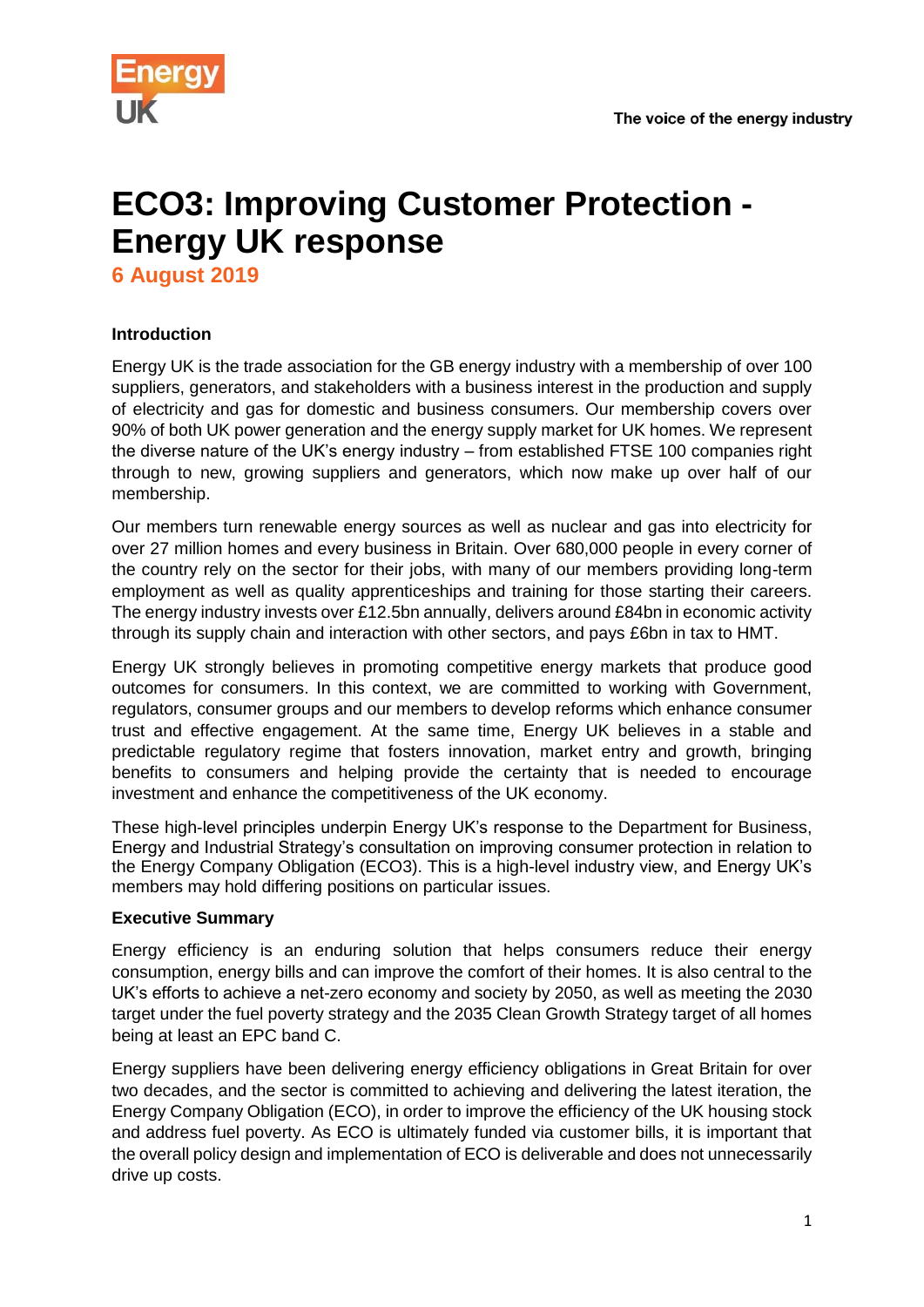Energy UK welcomes the publication of the consultation on improving consumer protection for energy efficiency measures. We strongly supported the findings and recommendations of the Each Home Counts review in 2016 and have since been heavily involved in the initiatives to implement its recommendations, including the Steering Groups for PAS2030:2019, PAS2035 and PAS2031:2019 as well as ongoing engagement with TrustMark. The incorporation of the TrustMark framework into ECO will help to ensure that the accountability for the quality and standards of an energy efficiency measure is placed on the industry responsible for installing it.

We recognise that as a result of the implementation of the Trustmark framework there will be additional costs introduced into ECO3. Indeed, we are already hearing concerns around increased costs in the supply chain in anticipation of the future changes. It is important that these costs are carefully controlled to support the underlying principle of the scheme to promote cost-effective implementation.

Detailed responses to the questions posed in the consultation document are set out below, while specific comments on the consultation Impact Assessment (IA) are attached as **Annex A**. Furthermore, Energy UK holds significant concerns about the following aspects of the proposals:

# Timing and length of the consultation period

It is unacceptable that just four weeks have been allocated to allow for public consultation on these proposals, which have the potential to substantially change the industry. While the changes at first appear minor in terms of overall changes to the ECO3 Order itself, they involve significant costs to the ECO supply chain and will drastically affect delivery profiles for obligated suppliers and the supply chain. Key information such as the draft Statutory Instrument (SI) was published two weeks after the main consultation document, and we also note that three different versions of the consultation IA have been published during the consultation period, the latest providing just three working days to consider prior to the submission deadline.

# Cost and proportionality of the changes

While the new standards are a welcome framework to ensure high quality installations and an improved customer journey, PAS2035 in particular is likely to add significant costs to the delivery of every measure type, estimated in the IA to be an additional £350 per insulation measure or around £200mn across the duration of ECO3. There are also other additional cost factors to delivering ECO3 that are either not accounted for properly in the consultation IA, or are not considered.

Firstly, the IA assumes that around £965mn in lifetime bill savings from measures delivered under ECO2 will be counted as carry-over towards ECO3 targets, without factoring in the cost of delivering these measures. We do not consider this to be a fair treatment of the additional delivery suppliers undertook during the last phase of ECO2, which was carried out in large part to support the supply chain during the regulatory hiatus between ECO2t and ECO3.

This treatment also runs counter to the principles of the scheme, which is intended to incentivise cost effective delivery. In the initial consultation on ECO3, BEIS had indicated to suppliers that carry-over was a valid mechanism for meeting future scheme targets, and we are disappointed to see that obligated suppliers will effectively see no benefit from these efforts and expenditure if they are used to justify increased costs from PAS. If the policy had not been implemented, suppliers would not have incurred these costs and as such, we consider that carryover should be counted as part of the cost of delivering ECO3.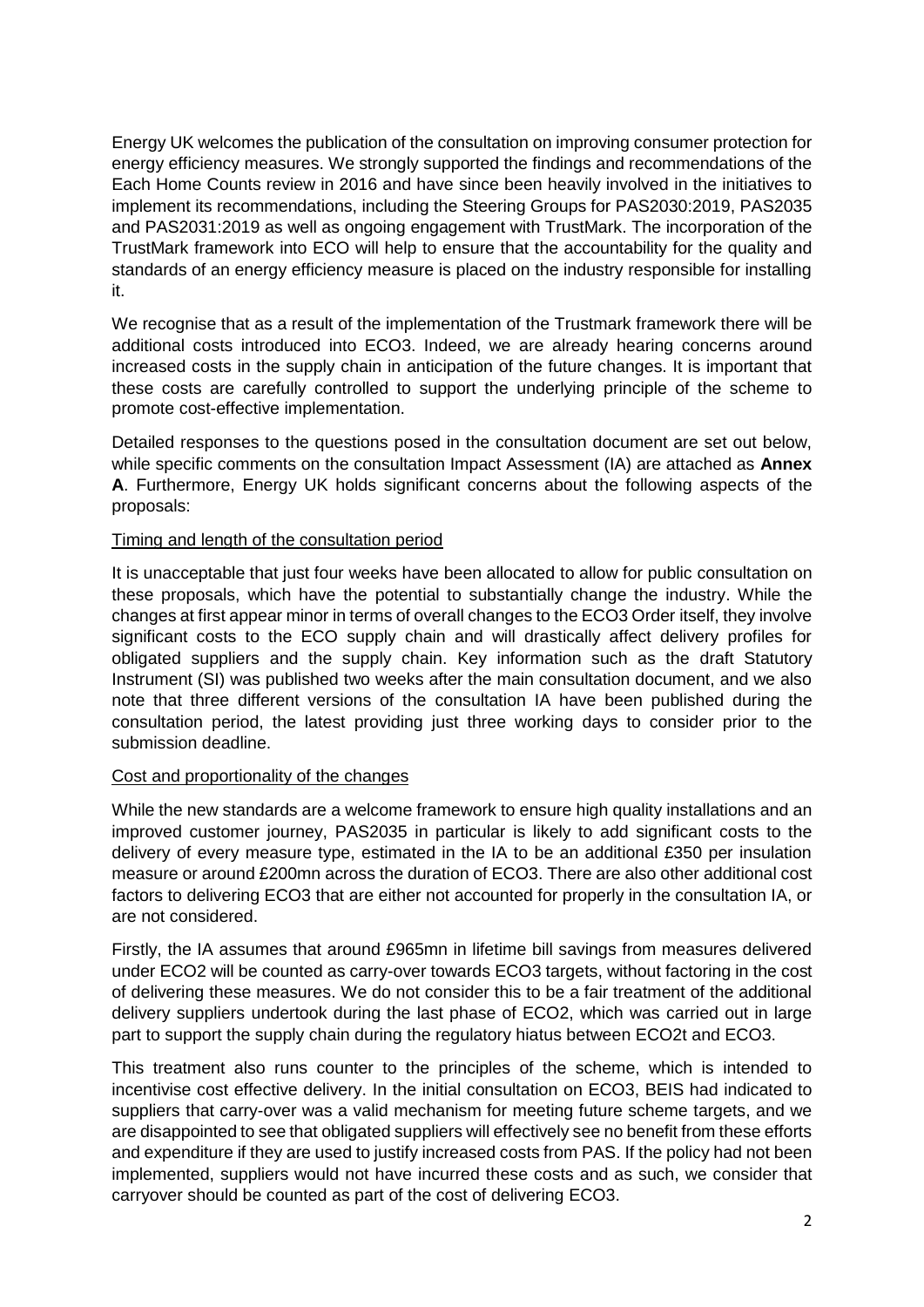Secondly, the IA estimates a breach of the £640mn yearly average cost of delivering ECO3 in phases 3 and 4, which was estimated in the Final Stage IA for ECO3 last October. While the current IA assumes that obligated suppliers will be able to shift their delivery profiles to account for this, the current price cap and supply chain environment makes this less realistic.

Finally, we understand from our recent meeting with BEIS on 31 July that other proposals in the consultation document, including changes to First Time Central Heating (FTCH) eligibility, increased guarantee lifetimes and removing the 400% score uplift for broken boilers outside of the cap have not been accounted for in the consultation IA.

These changes will have significant material impacts on the overall costs of meeting scheme targets, and as such it is crucial that they are included in estimates of the total cost of delivering ECO3. Ofgem had earlier signalled that if estimates on the cost of delivering ECO3 changed in future, the Default Tariff Cap (DTC) methodology would be changed for account for this. Therefore, the final stage IA must provide an accurate reflection of all of the additional costs obligated suppliers are expected to incur as a result of the proposals in this consultation.

Additionally, given the costs that the proposals in the consultation document are estimated to be adding to the scheme and the effect this will have on the scheme, BEIS should commit to a full review of the scheme to assess its overall deliverability. This could consider changes to overall targets, scoring and eligibility to account for the changes in the cost of delivering the scheme.

# Commencement of the Statutory Instrument

We hold significant concerns about the timing of the regulations coming into force, and consider the current draft SI risks causing another hiatus period for ECO delivery. The wording of the draft SI suggests that all businesses installing ECO measures will be required to be TrustMark-registered and lodge measures in the TrustMark Data Warehouse for all measures completed after the date of commencement, which is expected to be in late-November 2019.

This presents an extremely tight timeframe for all estimated 800+ businesses that install energy efficiency measures under ECO to become TrustMark registered. Given the new requirements will apply to measures completed after the commencement date, it is highly likely there are already measures underway that will be captured by these requirements. We understand from the meeting with BES on 31 July that this is the case, and that BEIS intends for the SI to apply retrospectively.

We do not consider it realistic that enough businesses will become registered within the next two months to avoid substantial cost increases due to a lack of registered businesses, a sharp reduction installation volumes, or both. There is a serious risk that the proposed approach could lead to another hiatus in delivery like that seen after the end of ECO2, where a number of installers permanently exited the market. This is still being felt in delivery of ECO3, and we are concerned that further uncertainty caused by retrospective legislative changes may further deter new entrants to the supply chain.

Additionally, the draft SI specifically refers to a measure being lodged in the TrustMark Data Warehouse. We consider this approach presents a significant risk to ECO delivery as the Data Warehouse is currently untested and it is not clear at this point whether the system will be able to cope with the high number of simultaneous users expected, and be sufficiently robust from a security and privacy standpoint. ECO3 delivery should not rely on a single point of failure, and we consider that the Order should not refer directly to the Data Warehouse to provide a level of flexibility in the event the system is not ready in time. We would also welcome seeing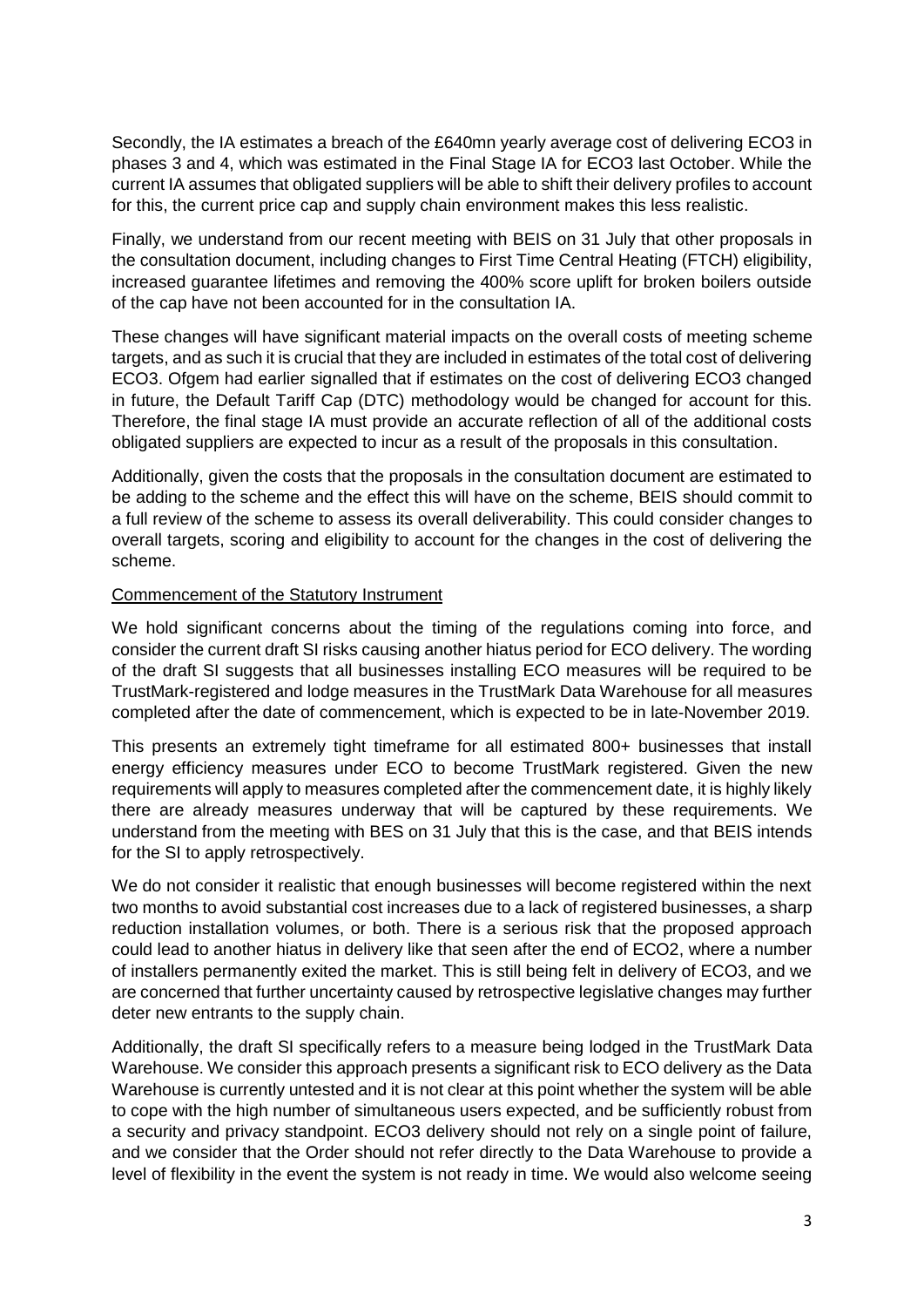the detailed functional specifications for the system and the completed Data Protection Impact Assessment, to determine whether there are any GDPR or privacy implications for suppliers.

# Design of the transition period

We have additional concerns regarding the transition to the 2019 PAS standards, particularly around the risk of installers exiting the market for ECO measures due to the higher costs associated with PAS, and potential gaming by the supply chain in order to avoid conformance with the new standards as long as possible. This could be through the flexibility in the 12 month audit cycle under PAS2031, or possibly businesses changing certification bodies.

The proposed transition period will mean that some businesses in the ECO supply chain will have to conform to PAS2035 and PAS2030:2019 before others, which will create inequities between installers that are certified earlier than others and face higher delivery costs compared with their competitors. This also provides little incentive for installers to seek to become accredited to the 2019 standards before their competitors.

We consider that the transition period should mitigate this risk by either incorporating a fixed deadline at which point all installers are required to conform with the new standards rather than from the point they are certified, or incentives should be introduced to aid conformance, possibly in the form of a score uplift for installers accredited to the new standards for the length of the transition period.

We are also concerned that the draft SI indicates that suppliers will have to evidence conformance with the 2019 PAS standards during the transition period. Given the complexity of PAS2035, this will place significant additional administrative complexity on suppliers and increase costs. We would support a transition period, that instead required suppliers to evidence conformance with PAS2030:2017, with responsibility fully transferring to TrustMark when an installer is certified to PAS2030:2019 and PAS2035.

The transition to the requirement for all ECO measures to conform to the 2019 PAS standards would appear to apply to any measure completed once an installer is certified to the new standards, or on or after the transition date of 31 January 2021. However, it is not clear from the consultation document what would be considered the start of an installation of a measure. This could be the technical survey for an installation or the beginning of physical installation and should be clarified by BEIS, as it may otherwise place installers in a position where they are unable to conform to PAS2035 for measures started while it was not a requirement.

It will be important that TrustMark keeps the installation supply chain fully informed about how to become TrustMark-registered and how the transition towards the new TrustMark framework is expected to work. As part of this, published guidance from TrustMark (including a clear timeline) would be very helpful in ensuring that the supply chain fully understands what is expected of them and by when.

# Lifetime of guarantees and warranties

The consultation proposes increasing the minimum lifetime of guarantees for almost all measures delivered under ECO3. We support the principle that all ECO measures should be backed by an appropriate guarantee that provides robust protection to consumers. However, we consider that some of the lengths proposed in the consultation and under TrustMark's improved financial protection requirements will likely lead to increased costs. Guarantees that are not proportionate to the lifetime of the measure may also lead to inadequate coverage due to caveats and exceptions.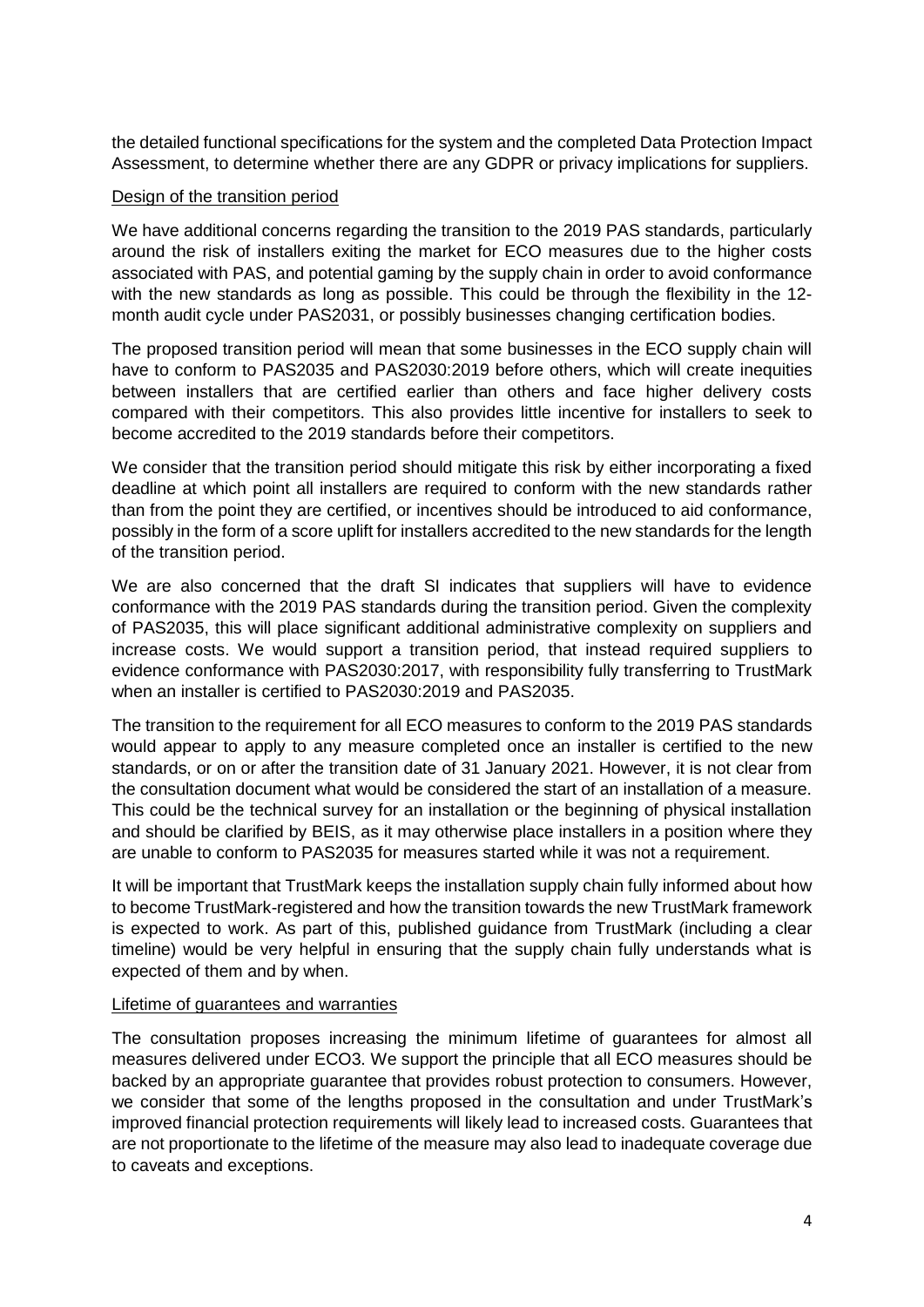We also consider that it is very unlikely that guarantees will be sufficiently available for the lengths of time required by TrustMark's financial protection requirements, especially in the case of room in roof and underfloor insulation. Measures such as underfloor and loft insulation need further PAS technical specifications before a suitable guarantee can be provided. We also consider that increasing boiler warranty lengths from 1 year to 6 years is disproportionate given boilers have a lifetime of just 12 years and will substantially increase the cost of providing this measure.

In some cases, we note that the length proposed for certain warranties such as boiler repairs and ESH measures can exceed the lifetime used for scoring the measure. To remedy this, either the warranty period should be reduced to the lifetime of the measure, or the lifetime should be extended to equal the warranty period. The latter approach would require a review of the overall ECO target, given measure lifetimes are a key variable.

The lengths of guarantees proposed are also disproportionate to practices elsewhere in the industry, such as the new build sector, where guarantees are typically 2 years for workmanship and 10 years for structural integrity. While we acknowledge there are different risks associated with retrofits compared to new builds, this risks creating a two-tiered market for energy efficiency measures between retrofits and new-builds, further increasing the risk that installers will exit the market for ECO measures.

# **Detailed responses to questions**

*1. Do you agree with the proposal for the incorporation of TrustMark into ECO3 and, in particular, for installers to have to be TrustMark registered businesses to deliver eligible ECO3 measures, with the exception of Demonstration Actions and certain District Heating Systems (DHS) measures? In particular, do you agree that the increased financial protection requirements under the TrustMark Framework should apply in respect of ECO energy efficiency measures (except demonstration actions and certain DHS measures)?*

# Incorporation of TrustMark into ECO3

Energy UK in principle supports the objectives underlying the proposal to incorporate TrustMark into ECO3, and requiring that installers of measures that are counted toward ECO targets are registered with TrustMark and work in conformance with PAS2030:2019 and PAS2035. Energy UK strongly supported the recommendations of the Each Home Counts review in 2016, and we are pleased that BEIS is moving ahead with regulations to ensure that energy efficiency measures promoted under ECO are delivered to a high standard of quality.

For over two decades, obligated energy suppliers have been at the forefront of promoting credits arising from energy efficiency measures as a result of successive supplier obligations. Regrettably this has meant suppliers taking on a role of policing quality and standards rather than relying on the existing quality and standards framework. As a result, suppliers have significant experience of working with installers, delivery partners and certification bodies. In ECO, obligated suppliers are required to carry out technical monitoring on the quality of installations. This requirement was introduced by Ofgem who saw a need to assure itself in regards to quality and standards of installations. Suppliers' experience with this approach has been increased delivery costs and ultimately the cost of bills for consumers.

With this in mind, we support the TrustMark requirement being implemented in such a way that ensures that the responsibility of obligated suppliers is limited to ensuring that any installers they contract with are TrustMark registered, therefore giving the confidence that any measure delivered by that installer conforms to PAS2030 and PAS2035. In the event that any quality or other issues arise from an installation delivered by a TrustMark registered business,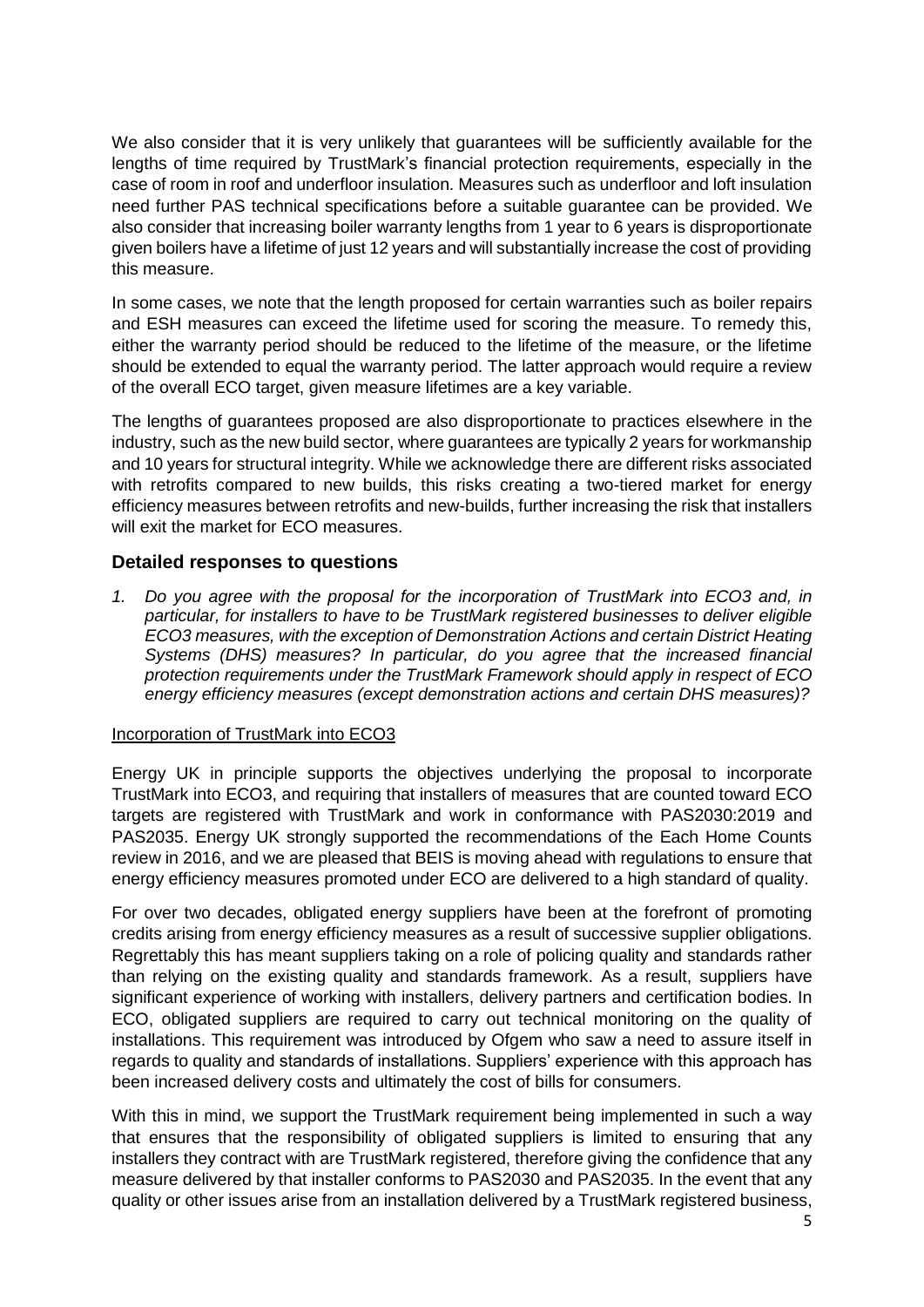the responsibility for remediation should sit with the installer, guarantee provider, certification body or TrustMark, and should not affect a supplier's scores toward their scheme targets.

# Exceptions for Demonstration Actions and Certain District Heating Measures

We agree that exceptions should be made for the few measures delivered under ECO that do not fall within the scope of PAS2030:2019, namely Demonstration Actions under the ECO3 Innovation route and certain District Heating measures. We are confident that quality assurance for these measures can be achieved through Ofgem's examination of Demonstration Action measures via the Technical Advisory Panel and the Heat Trust Scheme (or applicable quality regime depending on the heat source used) respectively.

#### Increased financial protection requirements

In principle, we support the notion that energy efficiency measures funded through ECO should be subject to robust financial protection requirements. While the vast majority of ECO installations are completed to a high standard, it is important that there are adequate safeguards in place to ensure households receive support when there is a need for remediation of a measure.

However, we question the value of increasing the guarantee length requirements for all ECO measures. This is likely to simply increase costs for these measures via increased insurance costs for the supply chain. We consider that between TrustMark's wider quality assurance framework, the requirements in the new PAS standards and the protections that apply to customer generally under the Consumer Rights Act 2015, there should be sufficient protection for households without increasing guarantee lengths.

Additionally, our members are not aware of six-year guarantees for non-complex measures being in place currently that would meet the increased requirements. Underfloor insulation (UFI) and loft insulation in particular need further technical specifications to be developed, detailing all requirements relating to their inspection before an appropriate guarantee could be provided. It is vital that BEIS identifies that suitable guarantees exist before committing to these requirements.

The lengths of guarantees proposed are also disproportionate to practices elsewhere in the industry, such as the new build sector, where guarantees are typically 2 years for workmanship and 10 years for structural integrity. While we acknowledge there are different risks associated with retrofits compared to new builds, this risks creating a two-tiered market for energy efficiency measures between retrofits and new-builds, further increasing the risk that installers will exit the market for ECO measures.

We also hold concerns about the proposal to increase the length of warranties for boilers from 1 year to 6 years, in particular. This is likely to add significant costs to boiler measures, which are one of the main measures delivered under ECO3 and an important driver to achieving the scheme's main policy goal of reducing fuel poverty. Given the lifetime of a boiler is only 12 years, a warranty for this length of time appears disproportionate. Additionally, many extended boiler warranties currently on the market include a requirement for the householder to have the boiler serviced every year. We question whether this will reliably take place under ECO, given the scheme's focus on lower-income households that may not have the available funds to have their boiler serviced annually. It would therefore be practical for an extended boiler warranty under ECO to have free servicing built-in, although we acknowledge this would further increase costs.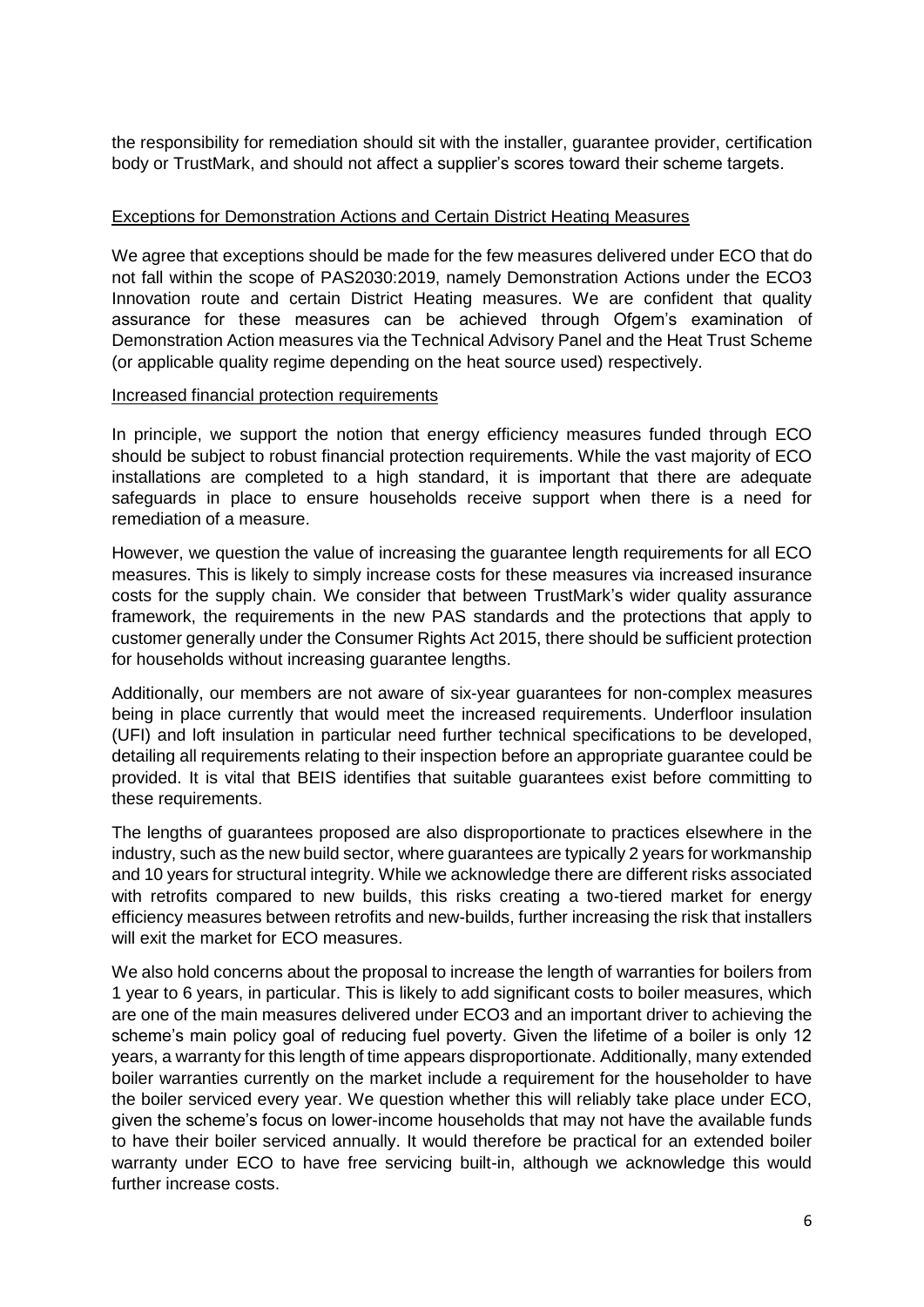In some cases, we note that the length proposed for certain warranties such as boiler repairs and ESH measures can exceed the lifetime used for scoring the measure. To remedy this, either the warranty period should be reduced to the lifetime of the measure, or the lifetime should be extended to equal the warranty period. The latter approach would require a review of the overall ECO target, given measure lifetimes are a key variable.

As stated earlier, obligated suppliers should not be in a position of having to police the quality and standards of the supply chain. Currently, Ofgem publishes a list of suitable guarantees and suppliers can promote measures using a non-listed guarantee, subject to Ofgem being satisfied it meets the criteria for coverage and length. For the purposes of supplier compliance with ECO under the TrustMark regime, a measure installed by a TrustMark-registered business should be taken as a guarantee being in place. If any issues arise with the quality of the installation or presence of a guarantee, the responsibility to rectify the issue should lie with the installer, guarantee provider or TrustMark and not affect the eligibility or applicable lifetime of the measure under ECO after the fact.

*2. Do you agree that incorporation of TrustMark into ECO3 is sufficient to demonstrate certification and compliance with the appropriate PAS standards?*

Based on the draft Framework Operating Requirements, Code of Conduct and Customer Charter released by TrustMark alongside this consultation, we consider that a requirement for installers of ECO measures to be TrustMark registered should give the necessary assurance that measures are delivered with conformance to PAS2030 and PAS2035.

*3. Do you agree that incorporation of TrustMark into ECO3 is sufficient to allow all solid wall, cavity wall and park home insulation measures delivered under the scheme to receive the relevant standard applicable lifetime?*

We consider that, through TrustMark verifying through its registration and certification processes that installations are completed in conformance with PAS and appropriate guarantees are in place, solid wall, cavity wall and park home insulation measures should be able to receive the standard applicable lifetime. Again, obligated suppliers should not be put in a position of having to verify this is the case, as the responsibility for assurance and any later remediation should sit with TrustMark.

*4. Do you agree that underfloor and room-in-roof insulation measures should be accompanied by a 25 year or more guarantee under the scheme which not only meets the Trust-Mark financial protection requirements that apply to all ECO energy efficiency measures but also as a minimum meets the TrustMark "appropriate guarantee" criteria?*

We support the principle that all ECO measures should be accompanied by an appropriate guarantee that protects consumers and provides appropriate remediation or redress in the event there are issues with an installation.

However, we do not agree that room in roof insulation (RIRI) should be considered a complex measure. While we acknowledge that there have been past issues with the consistency of the installation of this measure, it is unclear how a comprehensive long-term guarantee for RIRI could be developed given that it is often made up of multiple measures with different materials. We are unaware of any suitable guarantees existing for RIRI currently, and requiring 25-year guarantees from October 2019 would mean it could effectively cease under ECO3.

We note that Ofgem has identified underfloor insulation (UFI) as a potential risk area for ECO, given the challenges to verifying whether the measure has been installed completely and correctly after the installation has been completed.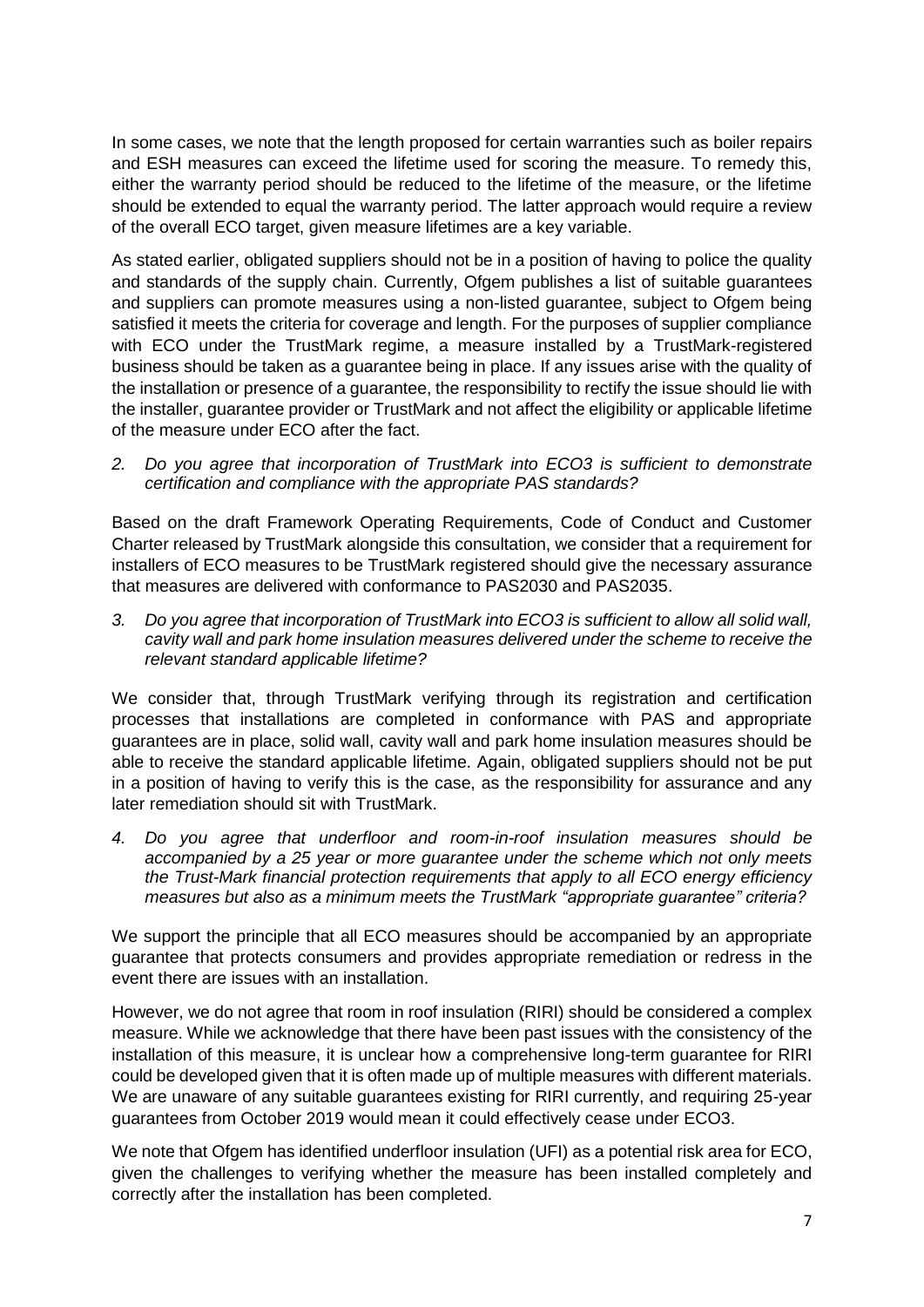However, we also do not support requiring a 25-year guarantee for UFI. This length of guarantee is disproportionate given that the skillset required to install the measure is comparable with similar measures such as loft insulation, which would be subject to a shorter guarantee. There is a risk that a guarantee of this length would increase costs to the point that it would become uneconomical to deliver under ECO.

Additionally, we consider it unlikely that guarantee agencies would be willing to supply a 25 year guarantee for UFI measures. UFI is typically more accessible to the householder than other long-term guaranteed measures (such as solid wall insulation) and guarantors are more reluctant to guarantee such a measure for this length of time due to the risk of it being tampered with by occupants.

*5. Are there any other complex ECO measures that you think should be accompanied by a 25 year or more guarantee which as a minimum meets the TrustMark "appropriate guarantee" criteria?*

We do not consider that any other measures currently approved for ECO should be accompanied by a 25-year guarantee at this stage. However, we note that with the innovation route under ECO3, there may be a need to designate additional measures under complex measures that require a 25-year guarantee at some point in the future. We would welcome a mechanism in the regulations that would allow for further measures to be added, subject to an appropriate assessment of the impact on the scheme.

*6. Do you agree that, to the extent they would apply to demonstration actions and certain DHS measures exempt from the TrustMark requirements, the current ECO3 requirements should be updated to move to the new PAS standards (PAS 2035:2019 and PAS 2030:2019) subject to similar transitional arrangements to those set out in paragraph 15 above?*

As stated in our response to Question 1, Energy UK is in support of a strong quality and assurance framework via TrustMark, and improved standards that lead to quality energy efficiency installations and an improved customer journey for households. Our position on the transition period is outlined in our response to Question 11.

*7. Do you agree with our proposed amendment to remove the 400% uplift for replacement boilers delivered outside of the broken heating system cap?*

The majority of Energy UK members believe that boilers and the replacement of broken heating systems remain an important support for fuel poor households. We acknowledge that allowing the score uplift for replacement boilers delivered outside the broken heating system cap was not part of the original policy intent of the scheme. The wider government policy framework on energy is also targeted towards decarbonisation of the economy in order to meet a net-zero target by 2050, and phasing out carbon-based heating sources is a key part of these efforts. However, we note that there are a number of factors that indicate retaining the uplift to act as a safeguard may be appropriate for the near-term, including:

• ECO3 delivery is below where BEIS had estimated it would be in the final stage IA, in part due to challenges with identifying a sufficient number of eligible properties for cavity wall insulation, which is presumed to be a large part of scheme delivery. Removing the uplift now may have significant impacts on delivery volumes.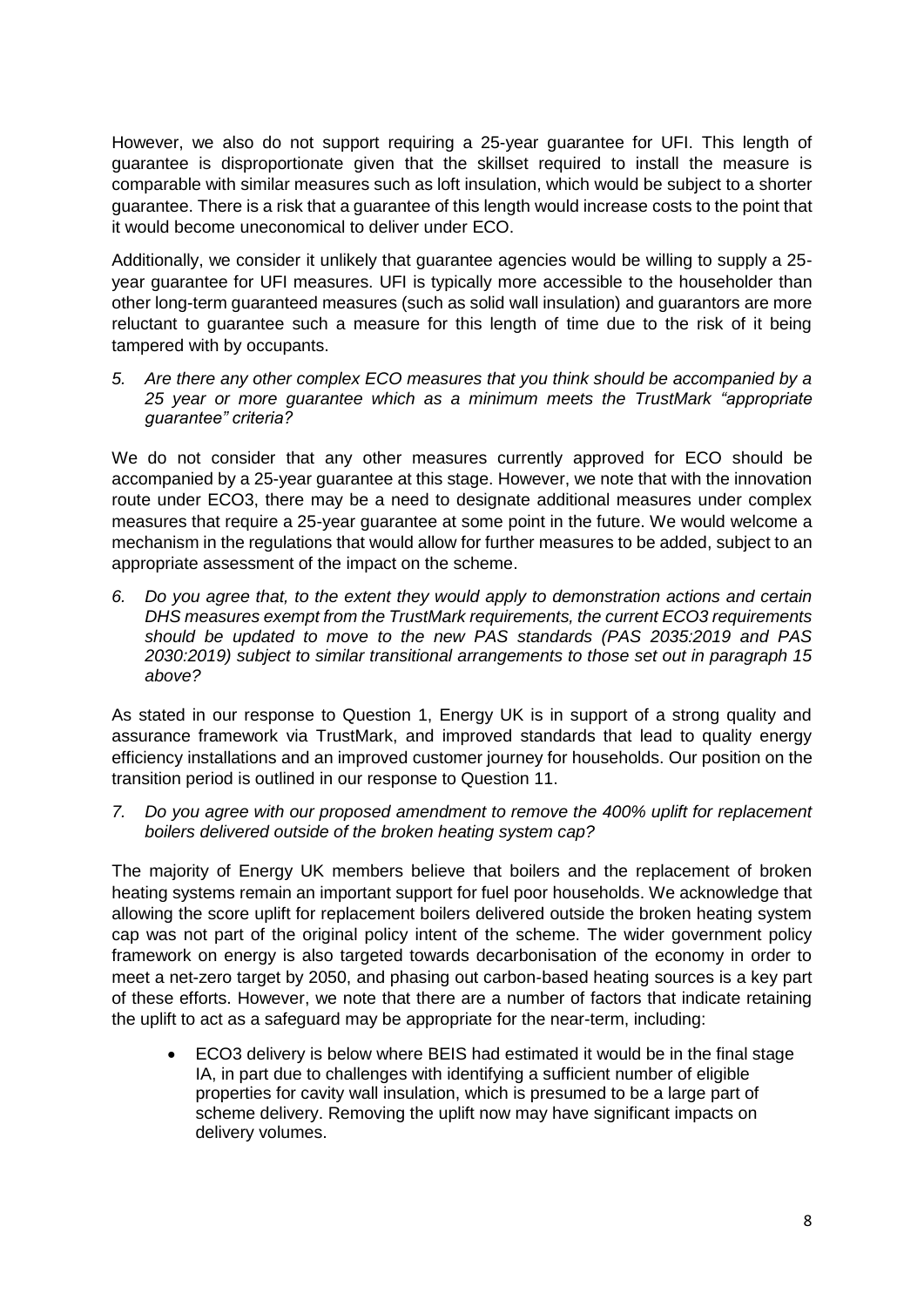- Boiler replacements are a highly sought-after measure by householders, and parts of the supply chain report that boiler measures act as a calalyst to securing agreement from householders to receive associated ECO measures, particularly insulation. As a result, insulation measures are being installed which would not otherwise be done, or be economic on their own.
- Boilers are a very effective measure for addressing fuel poverty, which has replaced carbon reduction as the primary policy intent for the scheme. While there are conflicts with wider government policy direction, ECO3 is due to end before the signaled phase-out of carbon-based heating sources in new-build homes by 2025.
- The current consultation estimates significant additional costs to the scheme from conformance to the 2019 PAS standards, and the present arrangements potentially provide a cost-effective mitigation.

For these reasons, we recommend that BEIS carefully consider the impact of removing the uplift outside of the cap to help to act as a safeguard to offset the upward delivery cost pressures associated with the introduction of the new TrustMark regime.

*8. Do you agree with our proposal to change the measure lifetime assumption for first time central heating measures to 20 years?*

Energy UK is supportive of changing the lifetime assumption for any measure to make it more reflective of how long it will continue to perform in a property and as such, we support this proposal in principle. The consultation document set out that the increase in the lifetime assumption is to reflect that some First Time Central Heating equipment such as radiators and pipes last longer than boilers, which the lifetime assumptions have been primarily based on. However, it is not clear from the consultation document how this figure has been derived. We would welcome clarification about how the increase in the lifetime assumption to 20 years was calculated.

Additionally, we note that the proposed change to the lifetime assumption will have immediate effects in the supply chain and we expect that some installers may cease to deliver this measure until the new regulations have been laid, allowing for higher bill savings to be achieved. This may also affect delivery in future phases of ECO3 and should be accounted for in the final IA in the assumptions about the delivery profile of the scheme.

*9. Do you agree that first time central heating should be eligible in PRS EPC Band F&G rated properties?*

Yes, we agree with the proposal that First Time Central Heating measures should be eligible for PRS EPC band F and G properties. The justification given in the consultation document that the average cost of fitting First Time Central Heating is above the £3,500 cap set in the regulations in 2018 appears sound.

However, we also note that Energy UK's position in respect of the cost cap for PRS landlords is that it should be increased. In last year's consultation on the PRS MEES regulations, we supported a higher cap of £5,500, as this would cover a wider range of measures and mean more properties receive upgrades. BEIS's own impact assessment on the regulations estimated that fewer than half of EPC band F and G properties would be upgraded to band E or above under the current cost cap.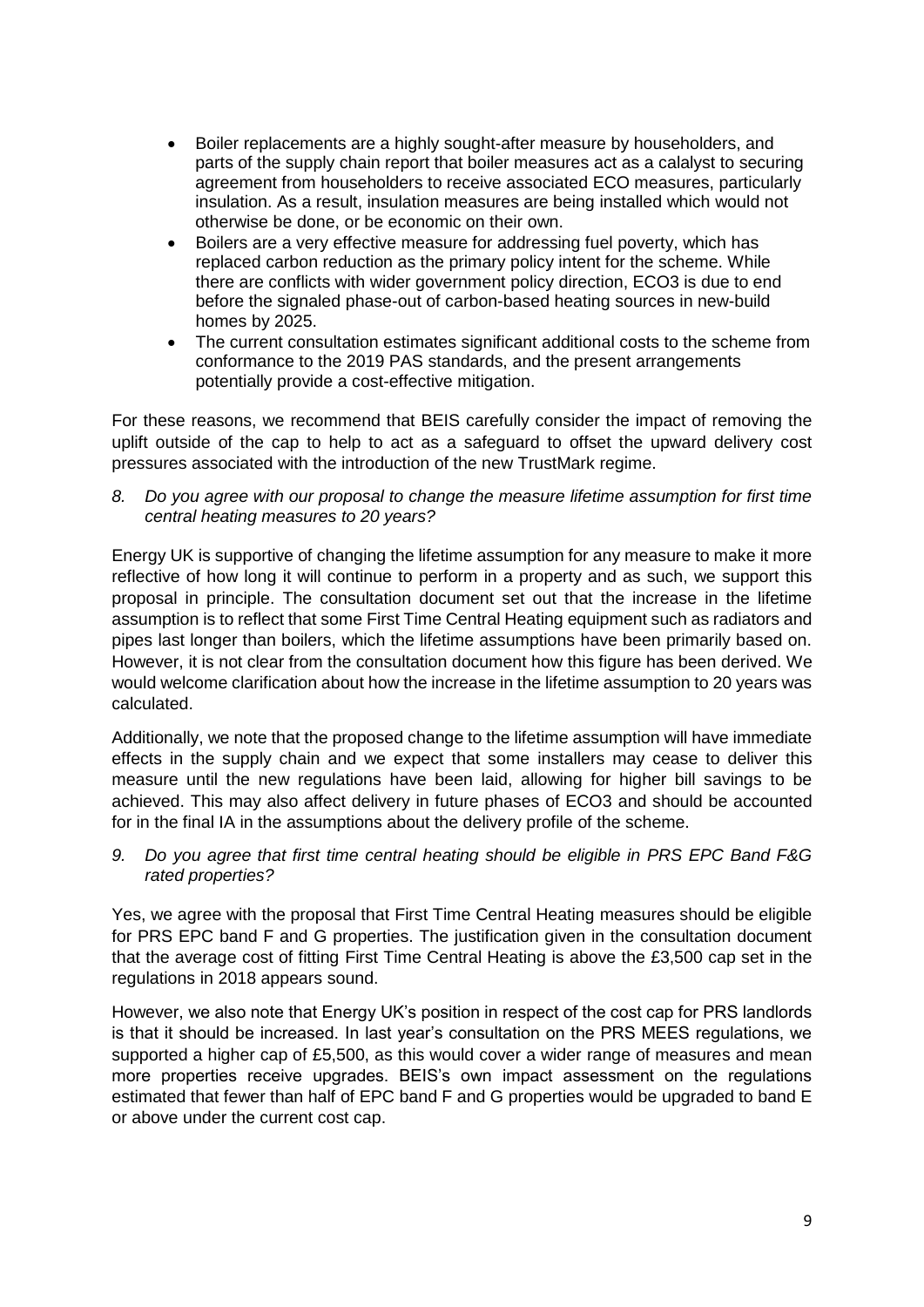#### *10. Do you agree that first time central heating (FTCH) should be included in the LA-Flex infill?*

Energy UK supports including First Time Central Heating measures in LA Flex infill, however we question the reasoning for limiting this measure to those delivered under LA Flex. Expanded access to FTCH measures would also be consistent with the goals of the Fuel Poverty Strategy, as central heating connections are one of the most cost-effective ways to alleviate fuel poverty, particularly in rural areas. We would support First Time Central Heating in-fill being included in LA Flex and private homes, with an exclusion remaining for social housing to be consistent with heating sources generally being ineligible in these properties.

To ensure this proposal facilitates additional delivery, we would encourage the Government to consider how the in-fill rules could be simplified and made easier to understand. We consider that there could be an opportunity for the simplification of in-fill mechanisms through the Ofgem consultation, which is expected to follow the Government's response to this consultation.

# *11. Do you agree with our transitional arrangements for all proposed changes?*

Energy UK supports a transition period to allow time for TrustMark to register scheme providers, and in turn for scheme providers to onboard installers and assess their conformance with PAS2030:2019 and PAS2035. A transition period should help to minimise any disruption to the supply chain and delivery of ECO3, by giving time for installers to become familiar with the new standards.

However, we are strongly opposed to the design of the transition period as it is currently set out in the consultation document and draft SI. Upon commencement of the SI, all measures delivered under ECO will have to be installed by TrustMark-registered businesses and lodged in the Data Warehouse. This is an extremely tight timeframe for the 800+ businesses that deliver measures under ECO to become registered within the next two months. We consider this could create another hiatus period in ECO delivery, where installations cease due to a lack of suitably registered businesses to install measures.

The explicit requirement in the SI to lodge measures in the Data Warehouse also presents a significant risk to ECO delivery, given the system is currently in beta phase. Again, this could lead to a hiatus in ECO delivery if the system is not sufficiently robust to handle the volume of simultaneous users that will be using it, or if the system meets security or privacy challenges. We consider that the SI should be drafted in a way that does not directly refer to the Data Warehouse, to provide a level of flexibility to TrustMark if issues arise with the system to ensure ECO delivery can continue.

We also note that it is difficult to fully support the Data Warehouse without seeing a beta system in place, or understanding further how it is intended to operate. With this in mind, we would welcome seeing the detailed functional specifications for the system and the Privacy Impact Assessment to determine any GDPR or other privacy implications for suppliers.

Additionally, it is not clear for the purposes of the transition what would constitute the 'start' of a measure. The transition period appears to require that ECO measures completed once an installer is certified, or on or after 31 January 2021 would have to be installed in accordance with the 2019 PAS standards. We would welcome clarification on this point, as if technical surveys of measures are captured by the transition, the supply chain could be placed in a situation where they are unable to comply for a measure officially 'started' before a business is accredited to the 2019 PAS standards.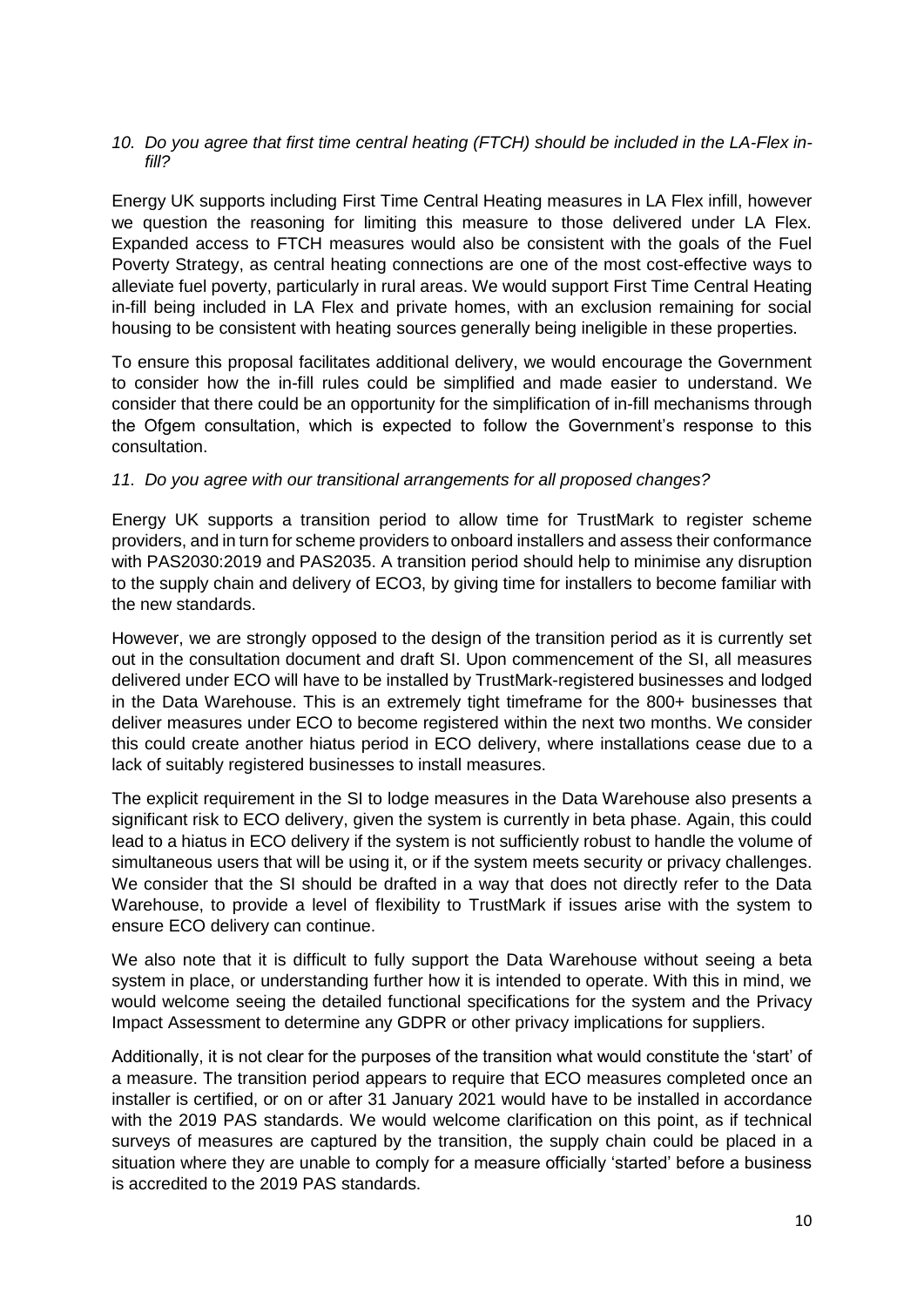According to the draft SI, suppliers will be required to evidence conformance with the 2019 PAS standards during the transition period. We expect this will increase administration costs for suppliers given the complexity of PAS2035 and the greater evidencing requirements involved. As an alternative, we recommend that the transition period retain the requirement for suppliers to evidence PAS2030:2017, but for the responsibility for checking PAS2030:2019 and PAS2035 conformance to sit with TrustMark from the point of certification to those standards.

We also hold concerns about the intended approach of the transition to require installers to conform to PAS2030:2019 and PAS2035 from the point they are assessed to be in conformance with the standards by a certification body, and its potential effect on the availability of PAS-conforming installers in the supply chain, the risk of gaming or avoidance behaviour and the associated impacts on the costs of delivering the scheme.

We understand that the transition period will involve UKAS first certifying certification bodies (which include, but is not limited to, TrustMark scheme providers) to PAS2031. After being certified to PAS2031, certification bodies will assess installers on their conformance to PAS2030:2019 and PAS 2035, based on the timing of their annual certification cycle. PAS2031 requires certification bodies to assess conformance with relevant standards within an approximate 12-month surveillance cycle that cannot exceed 16 months. As the transition period is effectively backdated to the publication of PAS2030:2019 and PAS2035, and additional time is needed for UKAS to complete PAS2031 certification, this leaves a potentially small window in practice to certify all businesses.

We see a risk in this approach as it puts any installer that undergoes certification earlier in the transition period at a disadvantage, as they will be required to conform to the latest standards and incur the associated additional costs of compliance. This could lead to businesses exiting the ECO supply chain, meaning fewer installers and increased costs.

It could also create an incentive among the supply chain to avoid becoming certified to the newer standards for as long as possible, which under the timelines set out above could be almost the entire length of the transition period in some cases. This would in turn increase the costs of delivering the scheme as there would be fewer registered installers in the supply chain for ECO measures.

We are also concerned about the risk of gaming within the supply chain through businesses shifting scheme providers to avoid conforming to the new standards for as long as possible. There are currently 32 scheme providers listed on TrustMark's website and of these, 25 appear to cover measures approved under ECO3, with multiple scheme providers for each measure type. It is important that the transition does not create a situation that allows businesses to seek to avoid conformance in this way.

As an alternative to the transitional arrangements set out in the consultation document, we propose that the transition end date of 31 January 2021 be a fixed deadline, from which point all TrustMark-registered businesses should be required to conform to the standard. This would address the 'first-mover' disadvantage borne by businesses that are certified early in the transition period. While we accept there is a risk of businesses putting off certification until being near to the deadline, this could be mitigated by a well-managed programme of certification over the duration of the transition period, with oversight from TrustMark.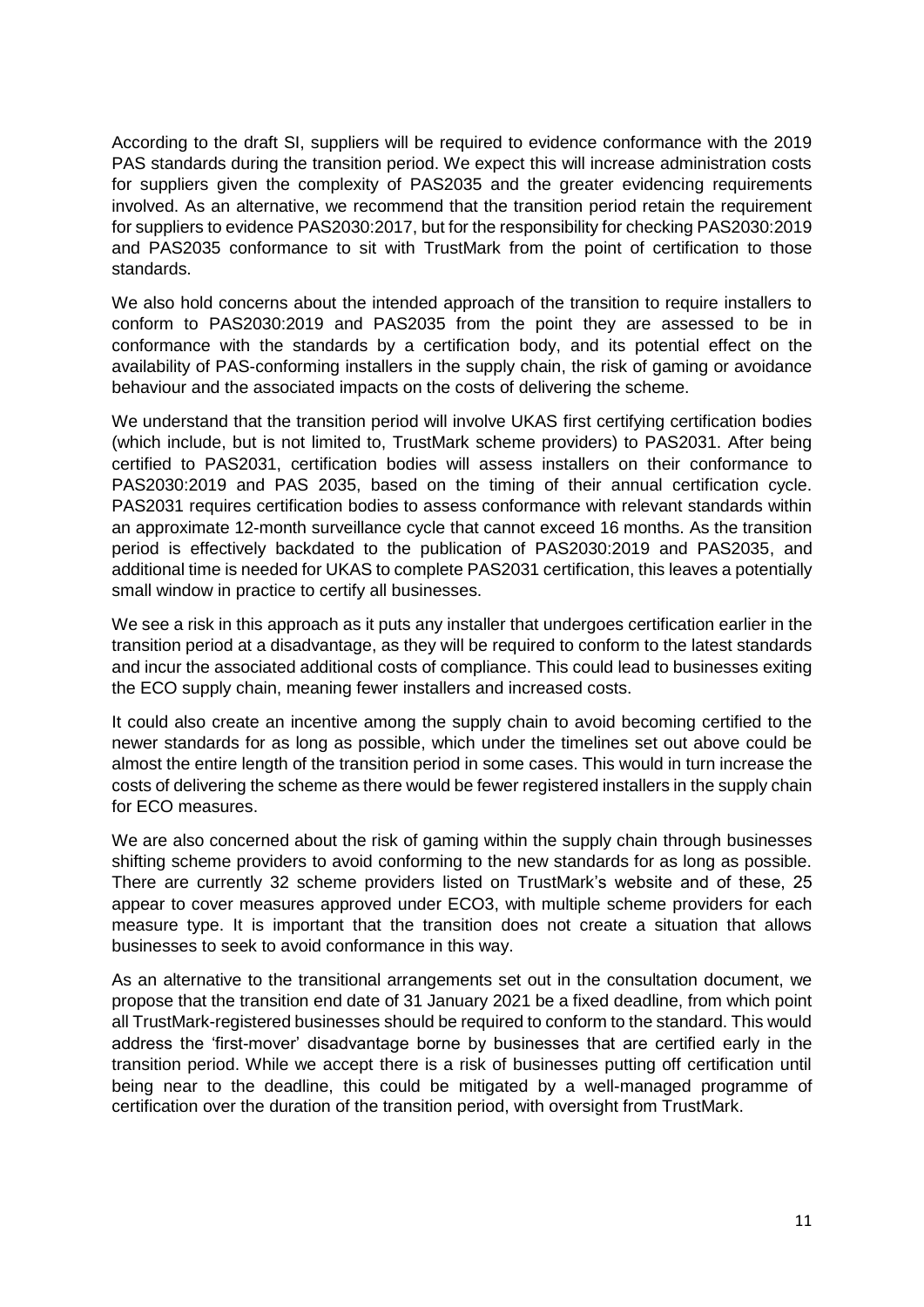Alternatively, BEIS and Ofgem could explore implementing a percentage-based score uplift, to apply from the point they become certified until the end of the transition period, for installers that conform to the new standards. This would give an advantage and incentive for installers to act, while securing buy-in to the improved quality assurance regime. We consider that such an incentive would be relatively straightforward to administer, given that information lodged in TrustMark's Data Warehouse would signal whether a measure had been lodged with conformance to 2017 or 2019 standards.

*12. The Government invites views on the general requirements set out in this consultation and the illustrative draft of the amending ECO3 Order, once available.*

Our comments on the consultation IA are attached as **Annex A**.

**For further information or to discuss our response in more detail please contact Steve James on 020 7747 2969 or at [steve.james@energy-uk.org.uk.](mailto:steve.james@energy-uk.org.uk)**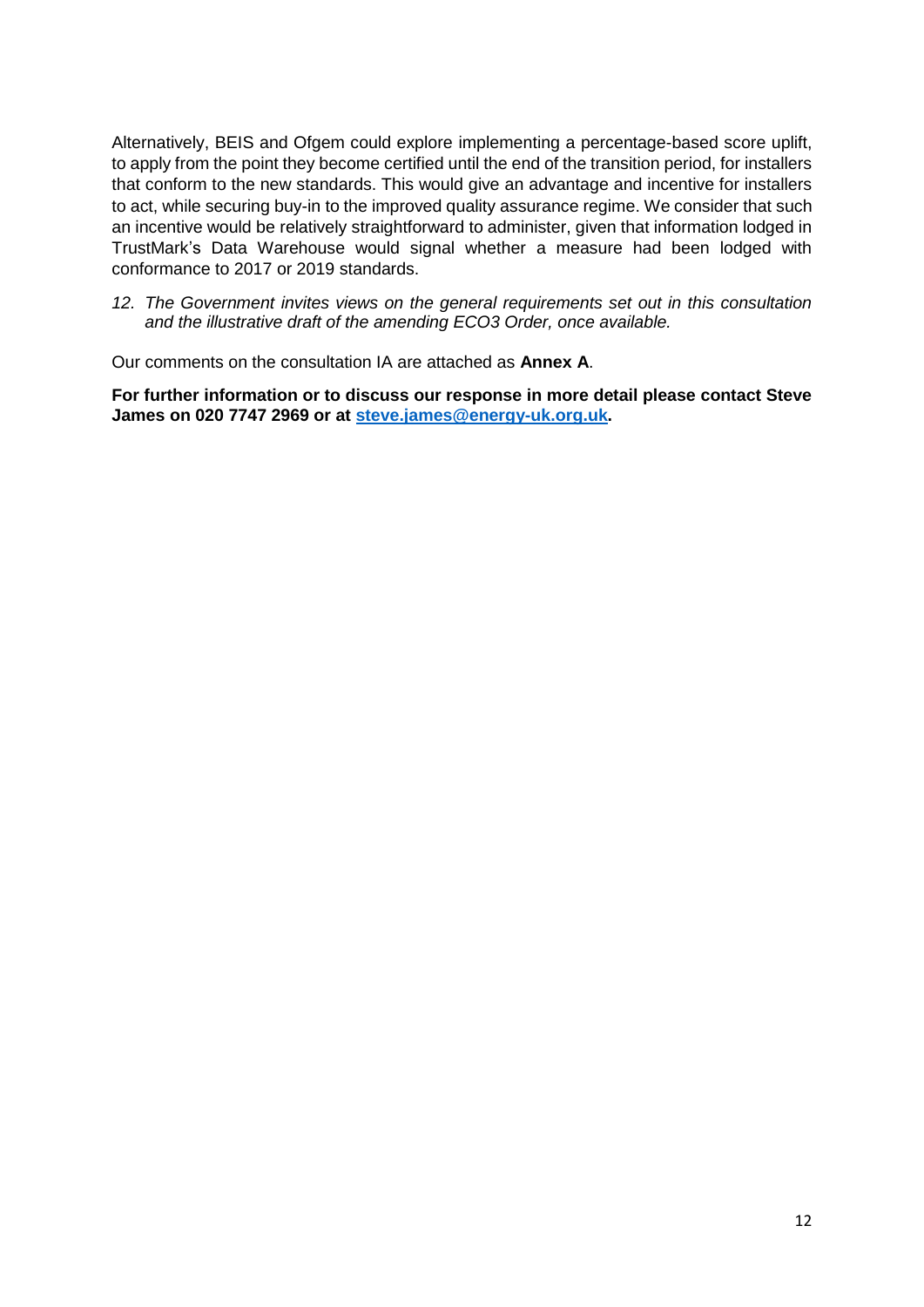# **Annex A: Comments on BEIS Impact Assessment**

Energy UK noted the publication of the consultation Impact Assessment (IA) alongside the ECO3 improving consumer protection consultation. We would like to make the following comments on the IA, and would welcome these points being addressed in the final stage IA:

# **Costs from PAS and estimates on overall scheme delivery**

We have noted a discrepancy in the revised estimates for the scheme in the third iteration of the IA. The estimates have been updated to separate delivery costs from administration costs, and provide a new estimate for costs during phase 1 of ECO3. However, while this has meant lifetime bill savings for phase 1 have increased to £505mn, estimated remaining savings needed to meet the overall target are unchanged from the original estimates.

# **Treatment of ECO2 carryover**

The IA assumes that around £965mn of lifetime bill savings from measures delivered under ECO2 will be counted as carry-over measures towards ECO3 targets. We do not consider this to be a fair treatment of the additional delivery suppliers undertook during the last phase of ECO2, which was carried out in large part to support the supply chain during the regulatory hiatus between ECO2t and ECO3.

This treatment also runs counter to the principles of the scheme, which is intended to incentivise cost effective delivery. In the initial consultation on ECO3, BEIS had indicated to suppliers that carry-over was a valid mechanism for meeting future scheme targets<sup>1</sup>, and we are disappointed to see that obligated suppliers will effectively see no benefit from these efforts if they are used to justify increased costs from PAS. If the policy had not been implemented, suppliers would not have incurred these costs and as such, we consider that carryover should be counted as part of the cost of delivering ECO3.

# **Impact on cost envelope**

**.** 

As detailed in the IA, the estimated increase in costs to the scheme from complying with PAS2030:2019 and PAS2035 is significant, adding an estimated £350 to the average cost of an insulation measure, which makes up the majority of measures delivered under ECO3. There is limited ability for suppliers to mitigate these cost increases due to the challenges facing the energy sector.

The IA estimates that delivery costs will breach the £640m average cost for ECO3 in phases 3 and 4 of the scheme. While the IA acknowledges this, the analysis assumes that obligated suppliers will be able to adjust their delivery profiles to mitigate these costs. We consider that there is far less ability for obligated suppliers to shift their delivery profiles compared with previous schemes due to the Default Tariff Cap, which assumes a £640m per year spend on ECO. There is also considerably less flexibility in the supply chain due to the number of installers exiting the market as a result of the hiatus period.

Additionally, the 17p per LBS estimate in the IA for phase 1 is a direct result of the regulatory hiatus period between ECO2t and ECO3, which saw significant challenges to the supply chain due to no scheme being in place. As a result of this, many installers may have reduced prices to remain competitive in a smaller market for energy efficiency measures. We do not consider that the average cost seen in this phase is fully representative of the expected costs of

<sup>&</sup>lt;sup>1</sup> BEIS (2018), Energy Company Obligation ECO3 2018-20122: consultation document, [https://assets.publishing.service.gov.uk/government/uploads/system/uploads/attachment\\_data/file/696448/](https://assets.publishing.service.gov.uk/government/uploads/system/uploads/attachment_data/file/696448/ECO3_consultation.pdf) [ECO3\\_consultation.pdf](https://assets.publishing.service.gov.uk/government/uploads/system/uploads/attachment_data/file/696448/ECO3_consultation.pdf)